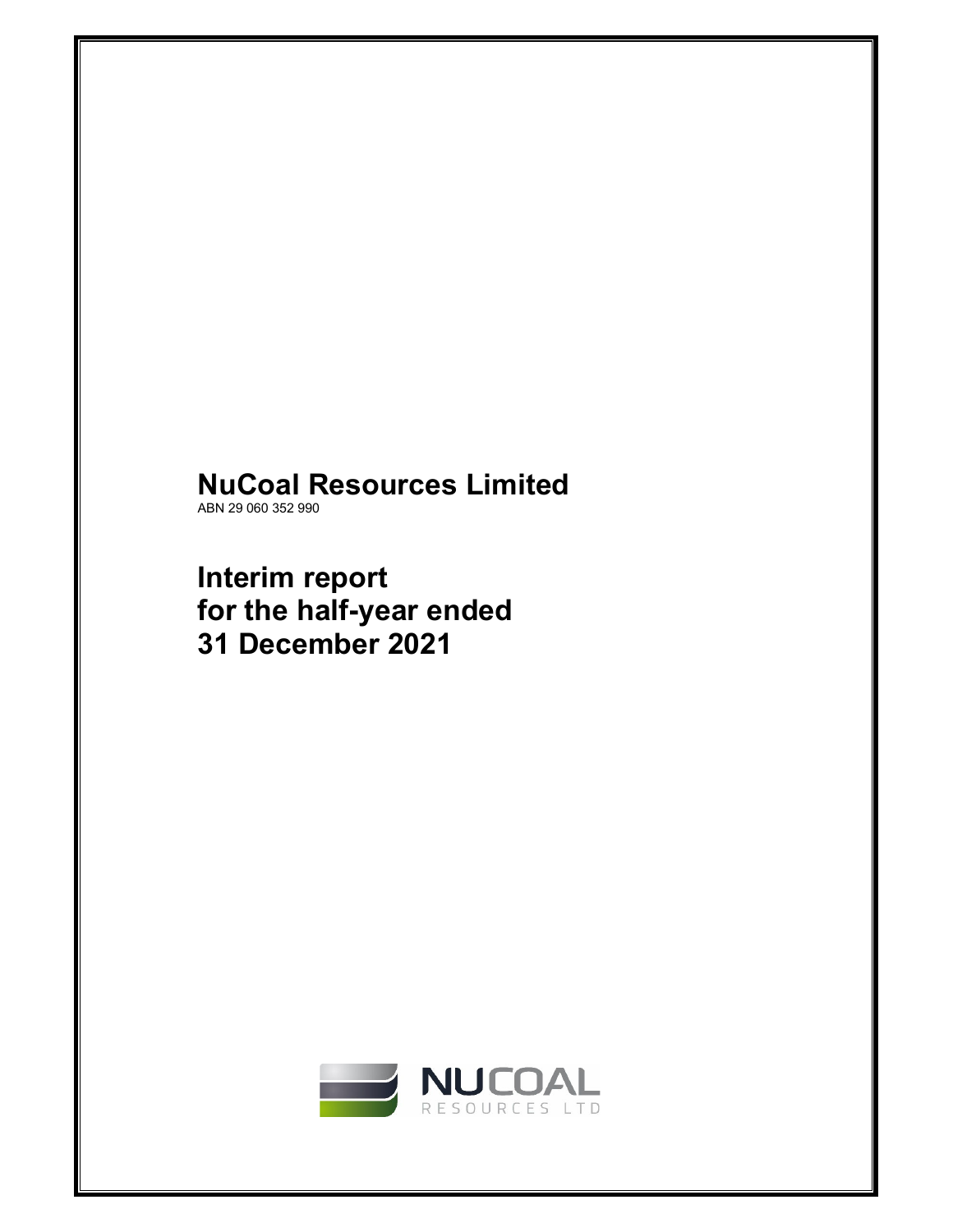# **NuCoal Resources Limited** ABN 29 060 352 990 **Interim report - 31 December 2021**

# **Contents**

|                                                                         | Page              |
|-------------------------------------------------------------------------|-------------------|
| Directors' report                                                       | 1                 |
| Interim financial report                                                |                   |
| Consolidated statement of profit or loss and other comprehensive income | 5                 |
| Consolidated statement of financial position                            | 6                 |
| Consolidated statement of changes in equity                             | 7                 |
| Consolidated statement of cash flows                                    | 8                 |
| Notes to the consolidated financial statements                          | 9                 |
| Directors' declaration                                                  | 11                |
| Independent auditor's review report to the members                      | $12 \overline{ }$ |
| Corporate directory                                                     | 14                |

This interim financial report does not include all the notes of the type normally included in an annual financial report. Accordingly, this report is to be read in conjunction with the annual report for the year ended 30 June 2021 and any announcements made by NuCoal Resources Limited during the interim reporting period in accordance with the continuous disclosure requirements of the *Corporations Act 2001*.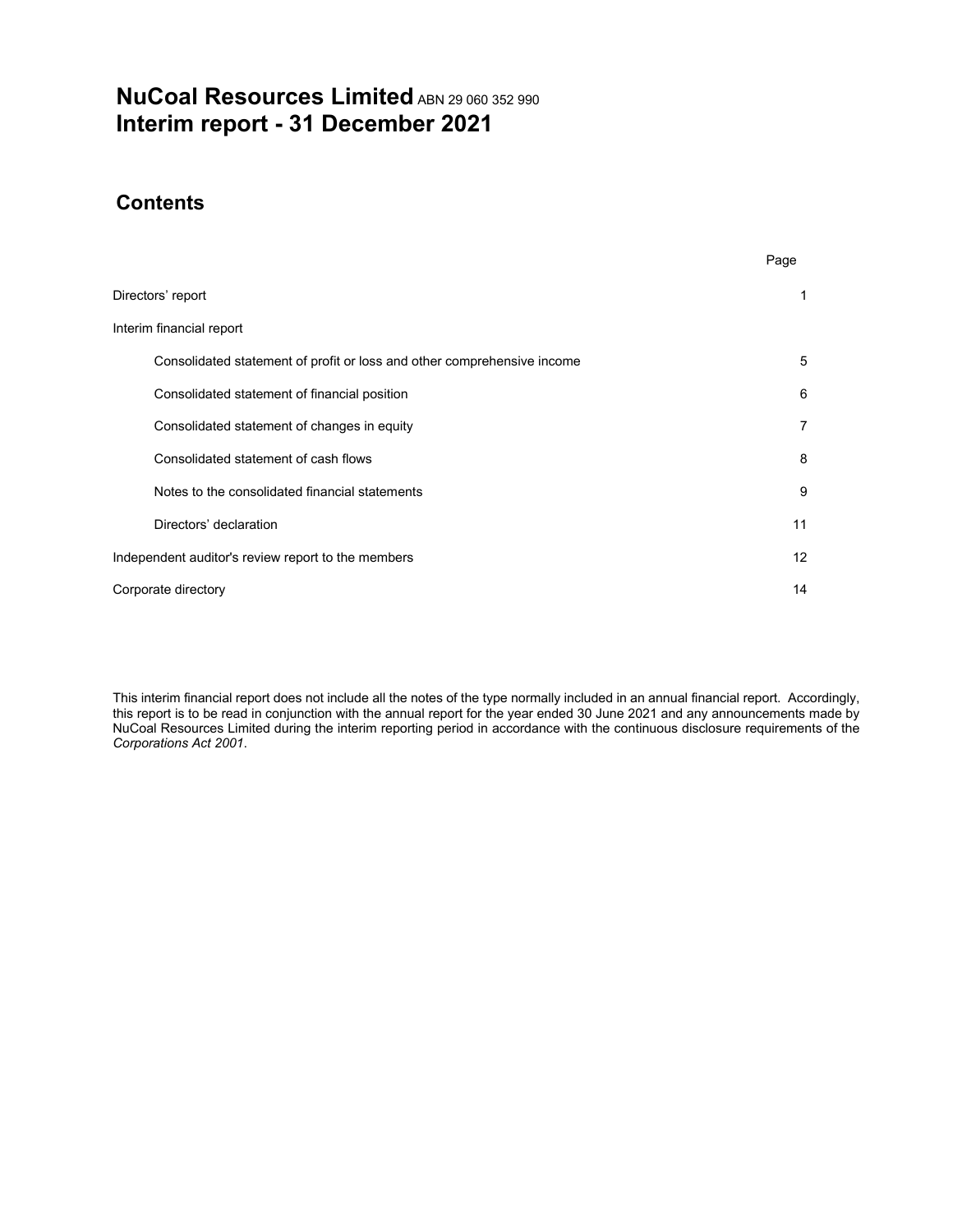

## **Directors' report**

Your Directors present their report on the consolidated entity (referred to hereafter as the Group) consisting of NuCoal Resources Limited (referred to hereafter as the Company) and the entities it controlled at the end of, or during, the half-year ended 31 December 2021.

## **Directors**

The following persons were directors of NuCoal Resources Limited during the whole of the half-year up to the date of this report, unless otherwise noted, are:

Gordon Galt **Glen** Clen Lewis **Non Executive Chairman Non Executive Director** 

Michael Davies *Non Executive Director* 

#### **Financial Overview**

The consolidated statement of comprehensive income shows a net loss from ordinary activities for the half-year of \$162,693 compared with a net loss from ordinary activities of \$222,215 for the half-year ended 31 December 2020.

Net cash outflows from operating, investing and financing activities for the half-year ended 31 December 2021 were \$44,413 compared to net cash outflows of \$223,544 for the half-year ended 31 December 2020.

## **Operational Highlights**

#### *Savoy Hill Coal Project (100%)*

The application for renewal of the Savoy Hill tenement, Exploration Licence 6812 (**EL 6812**) is pending approval and following the standard department process for approval. The application was lodged with the Department of Planning and Environment, Resources and Geosciences, on 19 June 2018.

In accordance with the licence conditions of EL 6812, an Annual Report was completed and lodged with the DRG on Friday 16 July 2021.

#### *Expropriation of Doyles Creek Exploration Licence 7270 (EL 7270)*

On 31 January 2014, the NSW Government passed the Mining Amendment (ICAC Operations Jasper and Acacia) Act 2014 (NSW) (Mining Amendment Act), cancelling Exploration Licence 7270 (**EL 7270**) with no compensation payable to NuCoal. The legislation was passed following an inquiry by the Independent Commission Against Corruption (**ICAC**).

It has been nearly eight years since the NSW Parliament cancelled EL 7270, and two full years since the Parliament's Law and Justice Committee recommended, after consideration of a Private member's Bill which sought to resolve our compensation matter, "that the NSW Government address the outstanding matters raised during this inquiry, where appropriate, including the issue of compensation for innocent shareholders."

Despite this lapse in time, the Company's energy level in pursuing what is right and fair is undiminished. The Company is a long-term going concern, with substantial cash reserves of approximately \$3.5m and an ongoing cost base which is minimal. The Company remains committed and will continue to seek every opportunity to push our case with all and every person relevant. We can go on for a decade pursuing our rights (if necessary) without even having to call for additional funds from shareholders.

#### **Domestic Efforts**

The Standing Committee on Law and Justice (**Standing Committee**) considered a bill introduced by the Hon. Rev Fred Nile, the Mining Amendment (Compensation for Cancellation of Exploration Licence) Bill 2019 (**Compensation Bill**), during the second half of 2019. Following a detailed process, the Standing Committee tabled its report with the Clerk of the Parliaments on 30 October 2019. The report was made publicly available via the Standing Committee website on the same day.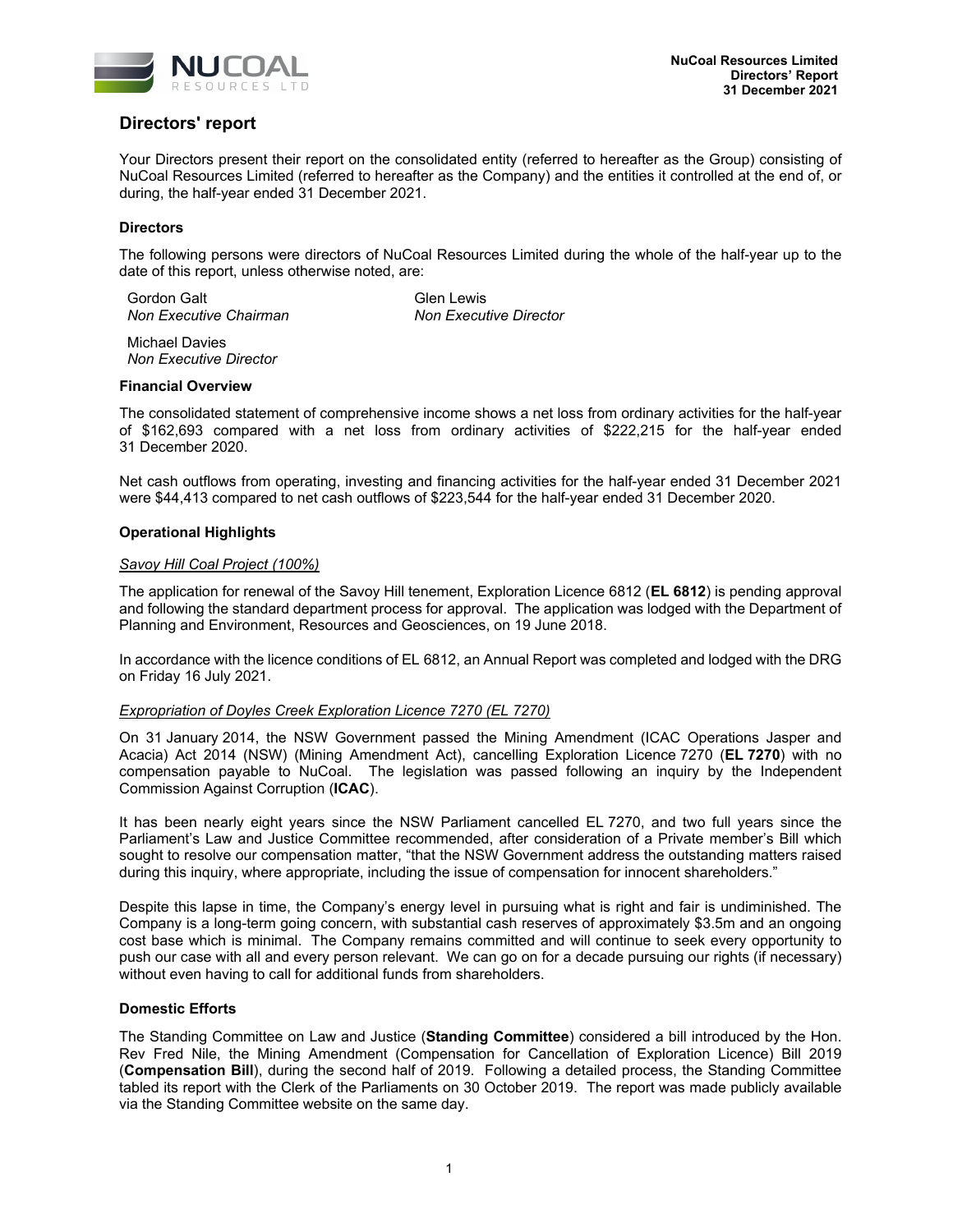

## **Directors' report (continued)**

As outlined in the report, the Committee provided the following recommendations:

- **Recommendation 1** That the Mining Amendment (Compensation for Cancellation of Exploration Licence) Bill 2019 not proceed in its current form.
- **Recommendation 2** That the NSW Government address the outstanding matters raised during this inquiry, where appropriate, including the issue of compensation for innocent shareholders.

As is standard protocol, the NSW Government was required to formally respond to Parliament within 6 months of the Standing Committee's report being published. On 30 April 2020, NuCoal received a copy of a letter from the NSW Attorney General, Mark Speakman, addressed to the Clerk of the Parliaments. The letter acknowledges the Standing Committee for their efforts, notes that the Government supports the Standing Committee with respect to Recommendation 1 (as noted above) and further notes that the position of the Government is reserved with respect to Recommendation 2 (also noted above).

Since receiving the correspondence NuCoal has continued its representations to the NSW Government. A follow-up letter was sent to the NSW Attorney General, Mark Speakman, dated 8 May 2020 asking what the next steps will be in this matter. Further letters and requests to relevant members of NSW Parliament have continued since then and are still being made. All representations request an opportunity to meet and discuss the matter with a view to obtaining a mutually agreed compensation position. The Government maintains that it is still considering the matter.

## **Committee on the Independent Commission Against Corruption**

On 8 May 2020, the Committee on the Independent Commission Against Corruption commenced an inquiry into the reputational impact on an individual being adversely named in the ICAC's investigations. The terms of reference for the Committee are noted below:

"*That the Committee on the Independent Commission Against Corruption (ICAC) inquire into and report on the reputational impact on an individual being adversely named in the ICAC's investigations, with particular reference to:* 

- *whether the existing safeguards and remedies, and how they are being used, are adequate, and*
- *whether additional safeguards and remedies are needed, and*
- *whether an exoneration protocol should be developed to deal with reputational impact, and*
- *relevant practices in other jurisdictions, and*
- *any other related matters*."

The Committee accepted public submissions until Friday 31 July 2020 and NuCoal provided a submission on that date. The submission pointed out that damage to the reputation of individuals is only one impact of ICAC's investigations, with NuCoal's shareholders having incurred huge financial loss as a result of the fundamentally flawed Acacia investigation and ICAC's recommendations. Accordingly, an exoneration protocol that only deals with reputational damage to individuals is totally inadequate. NuCoal's view is that damage caused by ICAC can only be corrected by providing damages commensurate with the damage done and in an appropriate form and quantum.

A public hearing was held at Parliament House on Friday 18 September 2020 however, the public was not able to attend as Parliament House was closed. The hearing was livestreamed on the Parliament's website. A further public hearing was held on Wednesday 2 December 2020 and NuCoal volunteered to attend to provide further information regarding its submission, but the Committee did not extend an invitation to NuCoal.

The Committee handed down its report in November 2021 and noted the following recommendation:

*"the Legislative Council Standing Committee on Law and Justice's inquiry on the Mining Amendment (Compensation for Cancellation of Exploration Licence) Bill 2019, recommended for the Government to address the outstanding matters in relation to NuCoal, including the issue of compensation for 'innocent stakeholders'. The Government's response reserves its position this matter. Given the time that has passed since then, the Committee urges the NSW Government to respond to the Legislative Council's Law and Justice report as a matter of urgency."*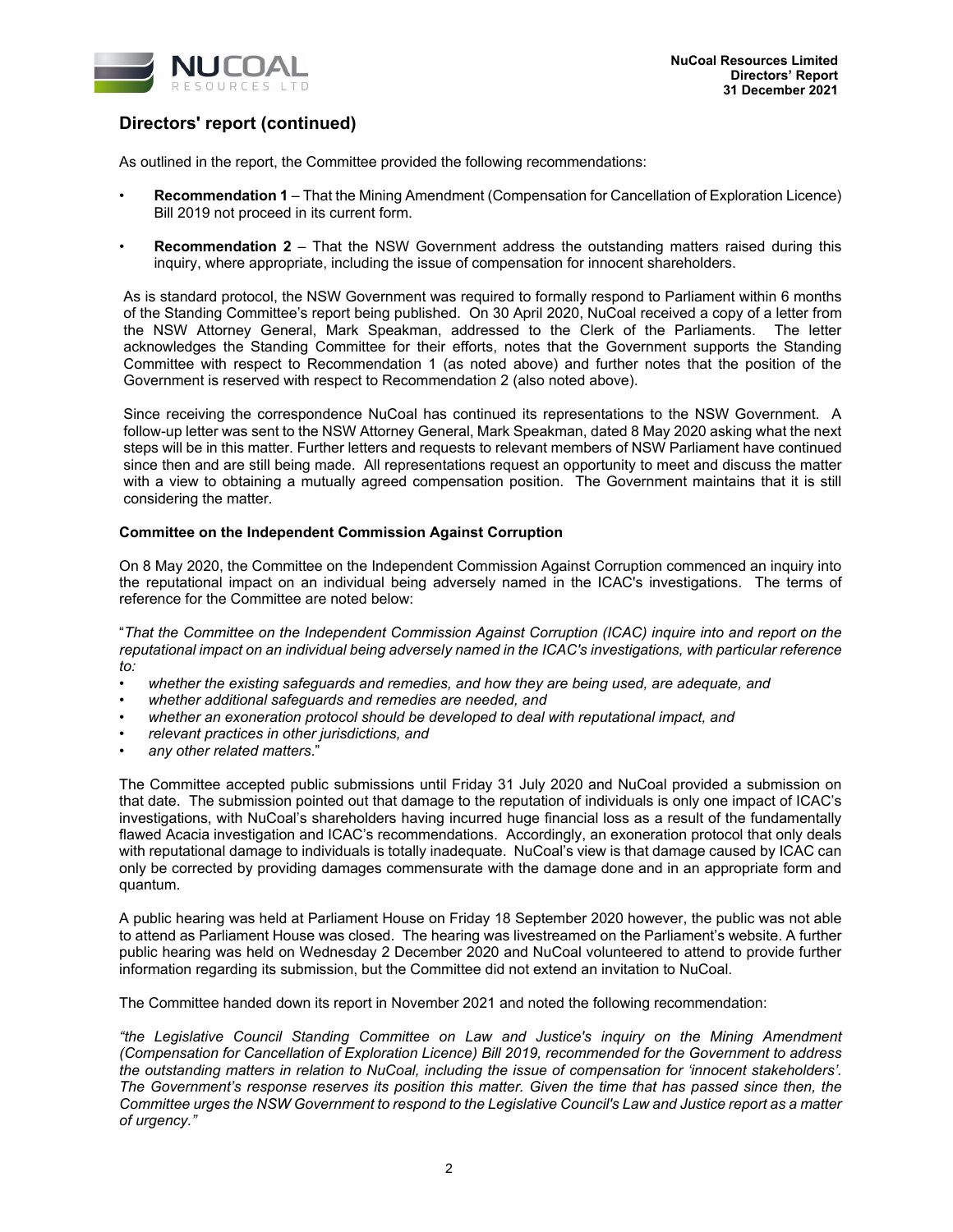

## **Directors' report (continued)**

Since the report was published, NuCoal has held discussions with a number of NSW Government representatives to continue to progress the matter of compensation.

#### **International Efforts**

The Company is continuing to pursue claims against the Australian Government on behalf of U.S. shareholders pursuant to the Australia US Free Trade Agreement (AUSFTA). This potential international action is being progressed with a view to obtaining compensation from the Australian Government for the decision by the NSW Parliament to expropriate EL 7270 without payment of compensation.

With respect to the Compensation Bill – a number of US shareholders have lodged individual submissions with the Standing Committee. In addition, the Company is aware that the USTR made fresh representations to DFAT around the time of the Committee hearings which reiterated its ongoing desire to resolve the claims of its NuCoal shareholders under the AUSFTA and which cited the proposed Compensation Bill as a potentially suitable way to resolve the matter.

Our lobbyists in Washington continue to present our case to new officials in the USTR appointed under the Biden administration. To progress our international efforts the Company met with representatives from the USTR via zoom on Friday 21 January 2022. During this meeting the Company updated the USTR on our continuing quest to obtain compensation for the cancellation of EL 7270. The USTR remains interested in the NuCoal matter and the Company agreed to update them on any relevant developments as they occur.

As previously communicated, shareholders should note that any successful action directly under the AUSFTA will benefit only the shareholders who bring and participate in the action (ie. US shareholders in NuCoal who held shares at the time of expropriation).

#### **Significant changes in the state of affairs**

Other than those matters listed in this report, there have been no significant changes in the state of affairs of the Group during the period.

#### **Matters subsequent to the end of the half-year**

Other than outlined above, or elsewhere in this report, no other matters or circumstances have arisen since the end of the half-year which significantly affected or may significantly affect the operations of the Consolidated Group, the results of those operations or the state of affairs of the Group in the future financial years.

#### **Auditor's independence declaration**

The auditor's independence declaration as required under section 307C of the *Corporations Act 2001* is set out on page 4 and forms part of this report.

This directors' report is signed in accordance with a resolution of Directors made pursuant to s.298 (2) of the *Corporations Act 2001*.

G Galt Chairman Sydney, 15 March 2022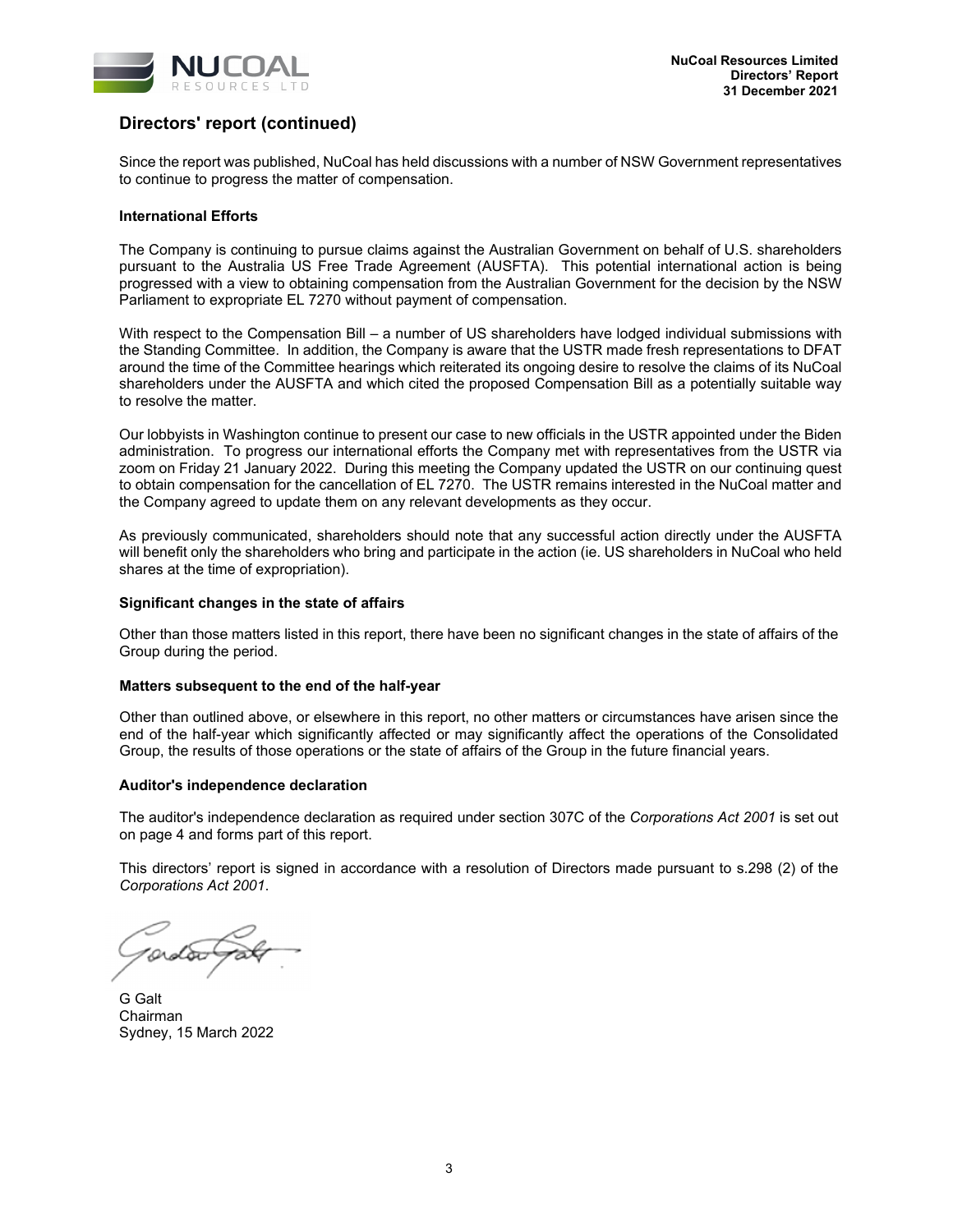

Ernst & Young 200 George Street Sydney NSW 2000 Australia GPO Box 2646 Sydney NSW 2001

Tel: +61 2 9248 5555 Fax: +61 2 9248 5959 ey.com/au

# **Auditor's Independence Declaration to the Directors of NuCoal Resources Limited**

As lead auditor for the review of the half-year financial report of NuCoal Resources Limited for the half-year ended 31 December 2021, I declare to the best of my knowledge and belief, there have been:

- a. No contraventions of the auditor independence requirements of the *Corporations Act 2001* in relation to the review;
- b. No contraventions of any applicable code of professional conduct in relation to the review; and
- c. No non-audit services provided that contravene any applicable code of professional conduct in relation to the review.

This declaration is in respect of NuCoal Resources Limited and the entities it controlled during the financial period.

Ernet + Yer

Ernst & Young

Scott Nichols Partner Sydney 15 March 2022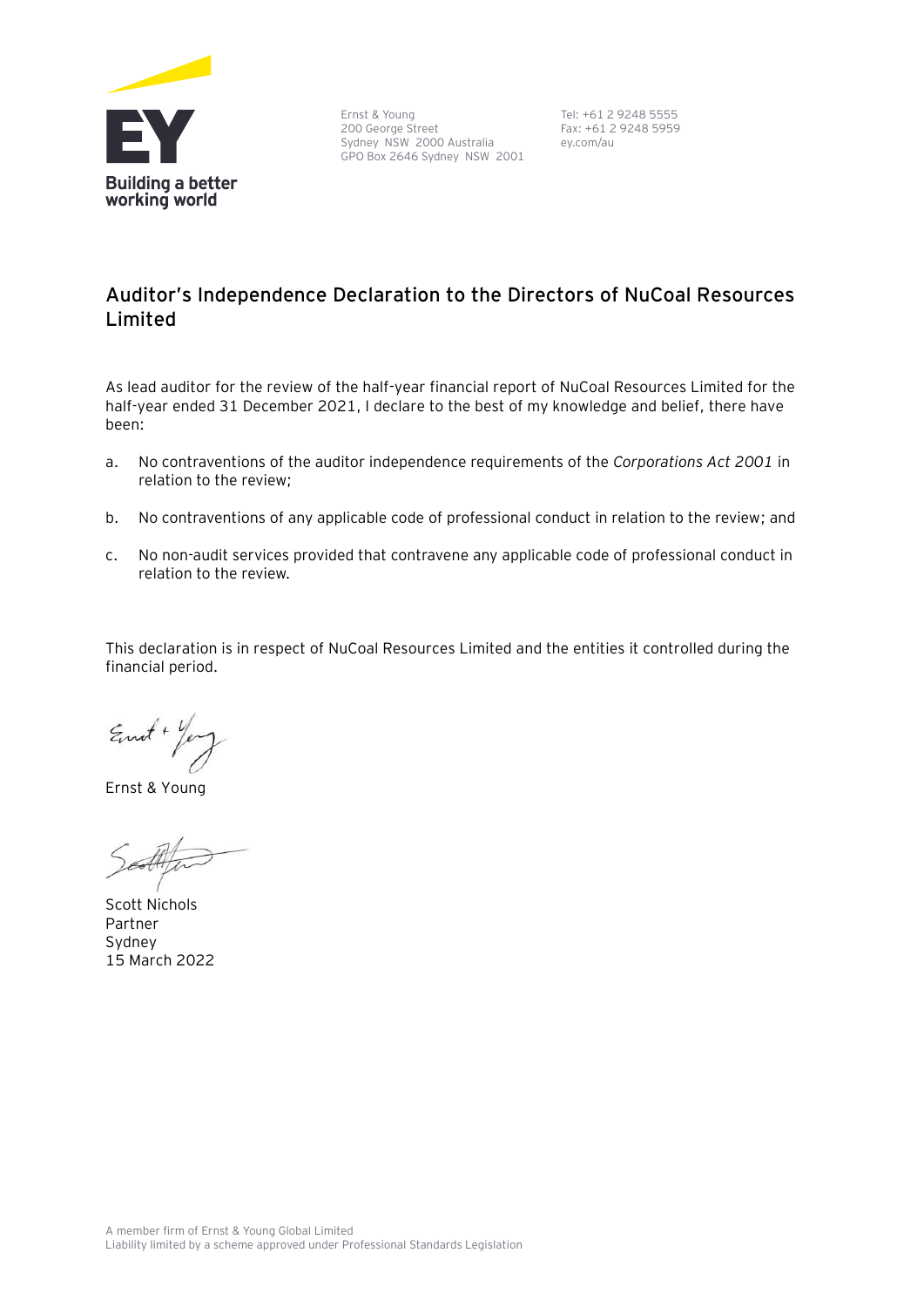

|                                                                                            | 31 December<br>2021<br>\$ | 31 December<br>2020<br>\$ |
|--------------------------------------------------------------------------------------------|---------------------------|---------------------------|
| Other income                                                                               | 9,758                     | 15,152                    |
| Accounting and audit fees                                                                  | (19, 760)                 | (10, 180)                 |
| Administration expense                                                                     | (8, 157)                  | (12, 126)                 |
| Consultants                                                                                | (29, 763)                 | (36, 975)                 |
| Directors' fees                                                                            | (28, 283)                 | (28, 054)                 |
| Employee benefits expense                                                                  | (16, 938)                 | (17, 300)                 |
| Exploration                                                                                | (645)                     | (522)                     |
| Finance costs                                                                              | (850)                     | (897)                     |
| Insurance                                                                                  | (42, 073)                 | (66, 405)                 |
| Legal fees                                                                                 | (1, 164)                  | (80)                      |
| Listing fees                                                                               | (24, 507)                 | (26, 413)                 |
| Rent                                                                                       |                           | (37, 815)                 |
| Travel and accommodation                                                                   | (311)                     | (600)                     |
| Loss before income tax                                                                     | (162, 693)                | (222, 215)                |
| Income tax expense                                                                         |                           |                           |
| Loss for the half-year                                                                     | (162, 693)                | (222, 215)                |
| Loss is attributable to:                                                                   |                           |                           |
| Equity holders of NuCoal Resources Limited                                                 | (162, 693)                | (222, 215)                |
| Other comprehensive income / (loss)                                                        |                           |                           |
| Total comprehensive loss for the half-year                                                 | (162, 693)                | (222, 215)                |
| Total comprehensive loss is attributable to:                                               |                           |                           |
| Equity holders of NuCoal Resources Limited                                                 | (162, 693)                | (222, 215)                |
| Earnings per share for loss attributable to the ordinary equity<br>holders of the company: | <b>Cents</b>              | Cents                     |
| Basic loss per ordinary share<br>Diluted loss per ordinary share                           | (0.02)<br>(0.02)          | (0.03)<br>(0.03)          |

*The above statement of profit or loss and other comprehensive income is to be read in conjunction with the accompanying notes.*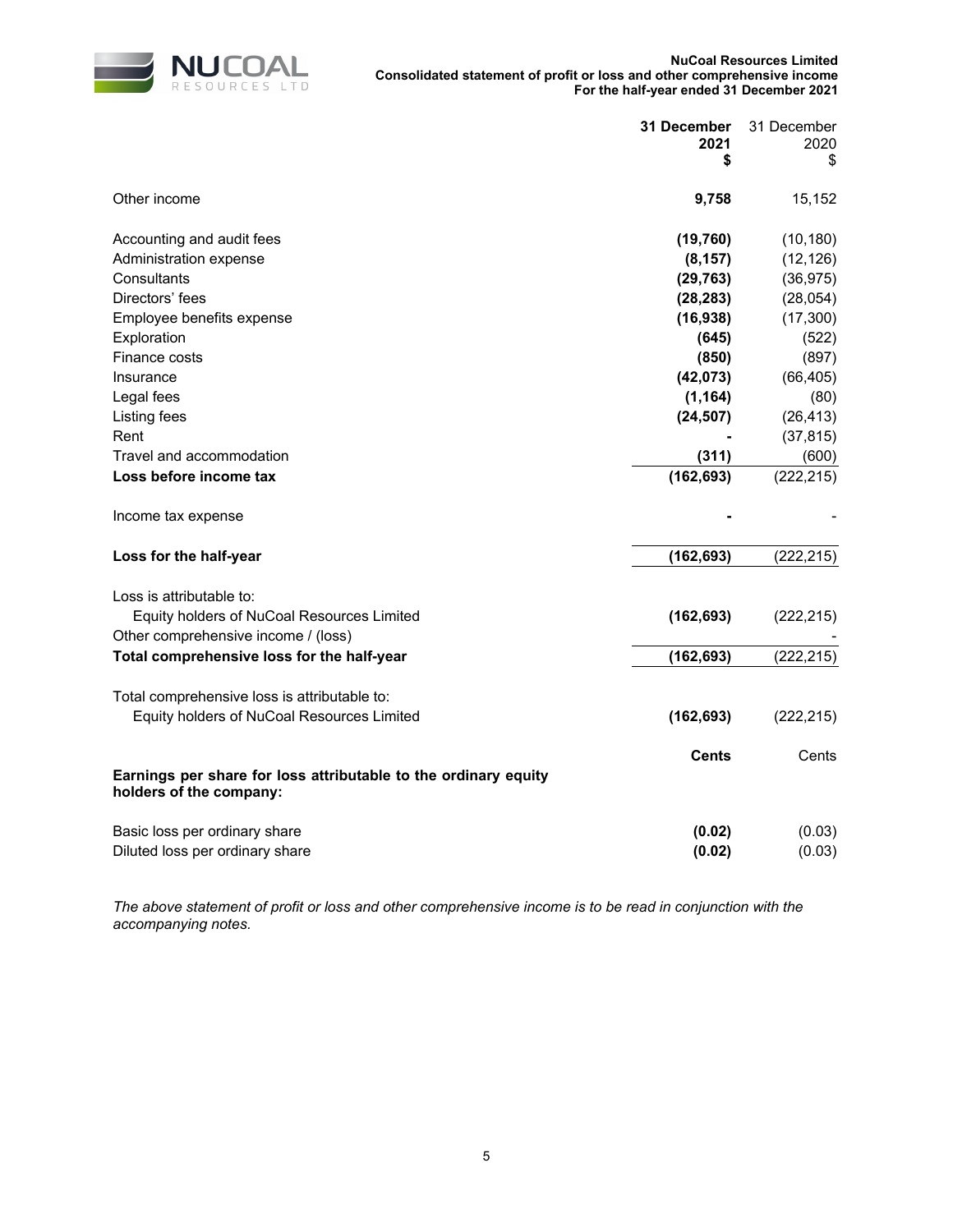

|                                      | 31 December<br>2021 |                | 30 June<br>2021 |
|--------------------------------------|---------------------|----------------|-----------------|
|                                      | <b>Notes</b>        | \$             | \$              |
| <b>ASSETS</b>                        |                     |                |                 |
| <b>Current assets</b>                |                     |                |                 |
| Cash and cash equivalents            | 3                   | 276,689        | 321,101         |
| Term deposits                        | 3                   | 3,200,000      | 3,300,000       |
| Restricted cash and cash equivalents | 3                   | 20,000         | 20,000          |
| Prepayments                          |                     | 25,109         | 48,726          |
| Trade and other receivables          |                     | 73,357         | 71,404          |
| <b>Total current assets</b>          |                     | 3,595,155      | 3,761,231       |
| <b>LIABILITIES</b>                   |                     |                |                 |
| <b>Current liabilities</b>           |                     |                |                 |
| Trade and other payables             |                     | 46,684         | 50,067          |
| <b>Total current liabilities</b>     |                     | 46,684         | 50,067          |
| <b>Net assets</b>                    |                     | 3,548,471      | 3,711,164       |
| <b>EQUITY</b>                        |                     |                |                 |
| Share capital                        | 4                   | 88,138,807     | 88,138,807      |
| Reserves                             |                     | 4,608,035      | 4,608,035       |
| <b>Accumulated losses</b>            |                     | (89, 198, 371) | (89,035,678)    |
| <b>Total equity</b>                  |                     | 3,548,471      | 3,711,164       |
|                                      |                     |                |                 |

*The above statement of financial position is to be read in conjunction with the accompanying notes.*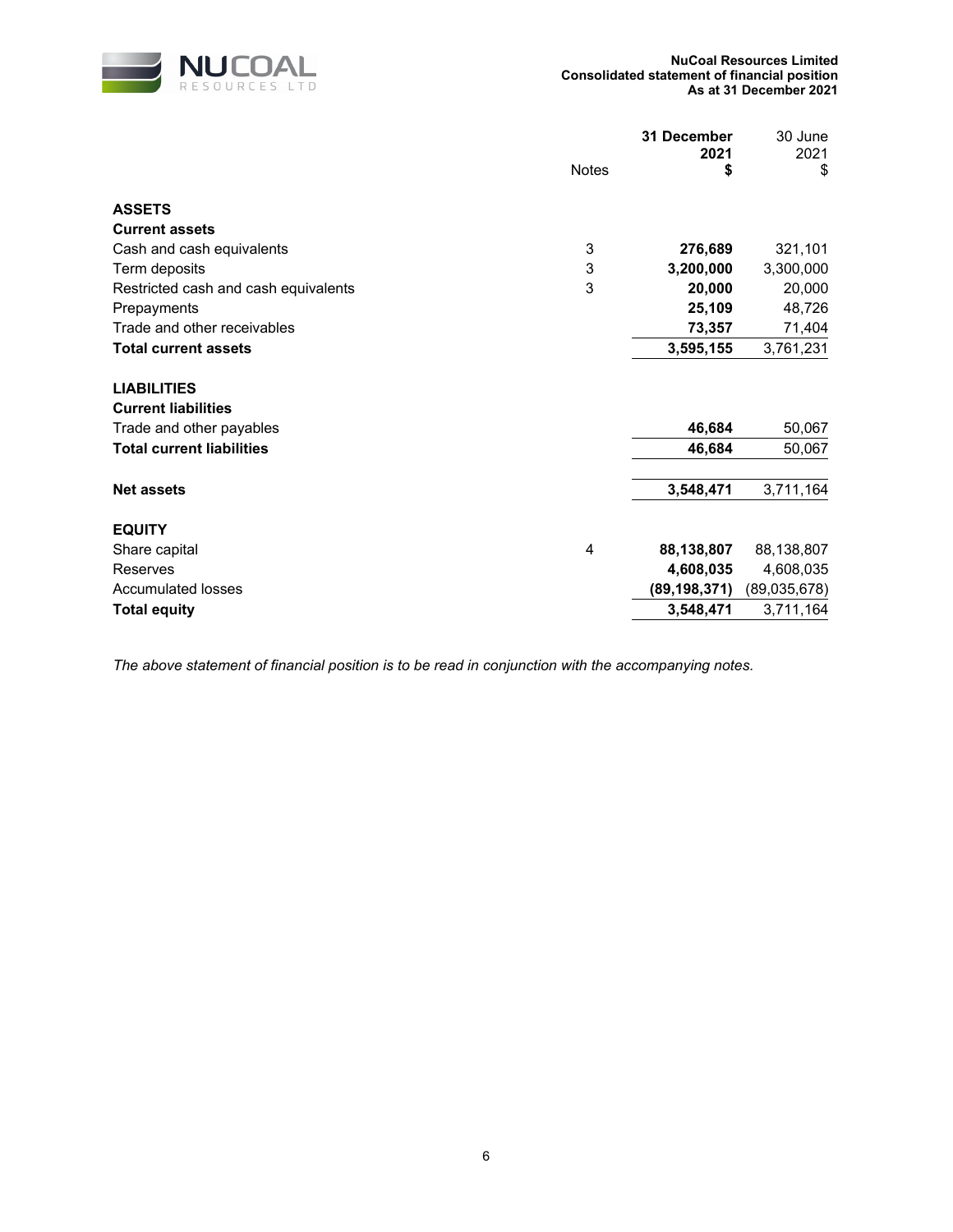

## **Attributable to the owners of NuCoal Resources Limited**

|                                            | <b>Contributed</b><br>equity<br>(Note 4) | <b>Shared</b><br>based<br>payment<br><b>Reserve</b> | <b>Accumulated</b><br>losses | <b>Total Equity</b> |
|--------------------------------------------|------------------------------------------|-----------------------------------------------------|------------------------------|---------------------|
|                                            | \$                                       | \$                                                  | \$                           | \$                  |
| Balance at 1 July 2020                     | 88,138,807                               | 4,608,035                                           | (88, 522, 325)               | 4,224,517           |
| Loss for the half-year                     |                                          |                                                     | (222, 215)                   | (222, 215)          |
| Other comprehensive loss for the half-year |                                          |                                                     |                              |                     |
| Total comprehensive loss for the half-year |                                          |                                                     | (222, 215)                   | (222, 215)          |
| <b>Balance at 31 December 2020</b>         | 88,138,807                               | 4,608,035                                           | (88, 744, 540)               | 4,002,302           |
| Balance at 1 July 2021                     | 88,138,807                               | 4,608,035                                           | (89,035,678)                 | 3,711,164           |
| Loss for the half-year                     |                                          |                                                     | (162, 693)                   | (162, 693)          |
| Other comprehensive loss for the half-year |                                          |                                                     |                              |                     |
| Total comprehensive loss for the half-year |                                          |                                                     | (162, 693)                   | (162, 693)          |
| <b>Balance at 31 December 2021</b>         | 88,138,807                               | 4,608,035                                           | (89, 198, 371)               | 3,548,471           |

*The above statement of changes in equity is to be read in conjunction with the accompanying notes.*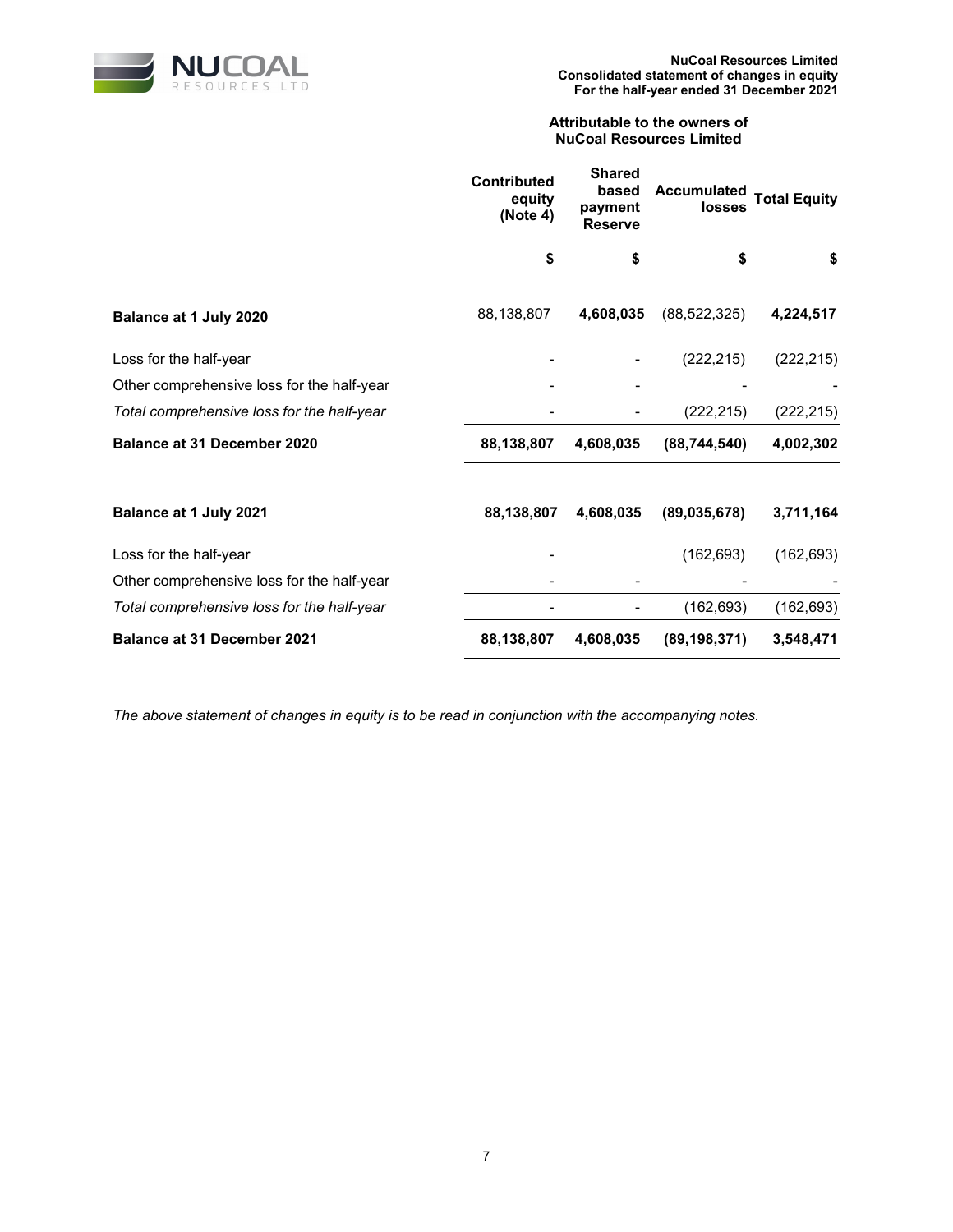

|                                                             | 31 December<br>2021<br>\$ | 31 December<br>2020<br>\$ |
|-------------------------------------------------------------|---------------------------|---------------------------|
|                                                             |                           |                           |
| Cash flows from operating activities                        |                           |                           |
| Payments to suppliers and employees (inclusive of goods and |                           |                           |
| services tax)                                               | (146, 465)                | (233, 419)                |
| Interest received                                           | 2,698                     | 10,397                    |
| Net cash (outflow) from operating activities                | (143, 767)                | (223, 022)                |
| Cash flows from investing activities                        |                           |                           |
| Payments for exploration and evaluation                     | (645)                     | (522)                     |
| Net cash (outflow)/inflow from investing activities         | (645)                     | (522)                     |
| Proceeds from financing activities                          |                           |                           |
| Drawdown from term deposits                                 | 100,000                   |                           |
| Net cash flows from financing activities                    | 100,000                   |                           |
| Net increase / (decrease) in cash and cash equivalents      | (44, 412)                 | (223,544)                 |
| Cash and cash equivalents at the beginning of the half-year | 321,102                   | 751,634                   |
| Cash and cash equivalents at the end of the half-year       | 276,690                   | 528,090                   |

*The above consolidated statement of cash flows is to be read in conjunction with the accompanying notes.*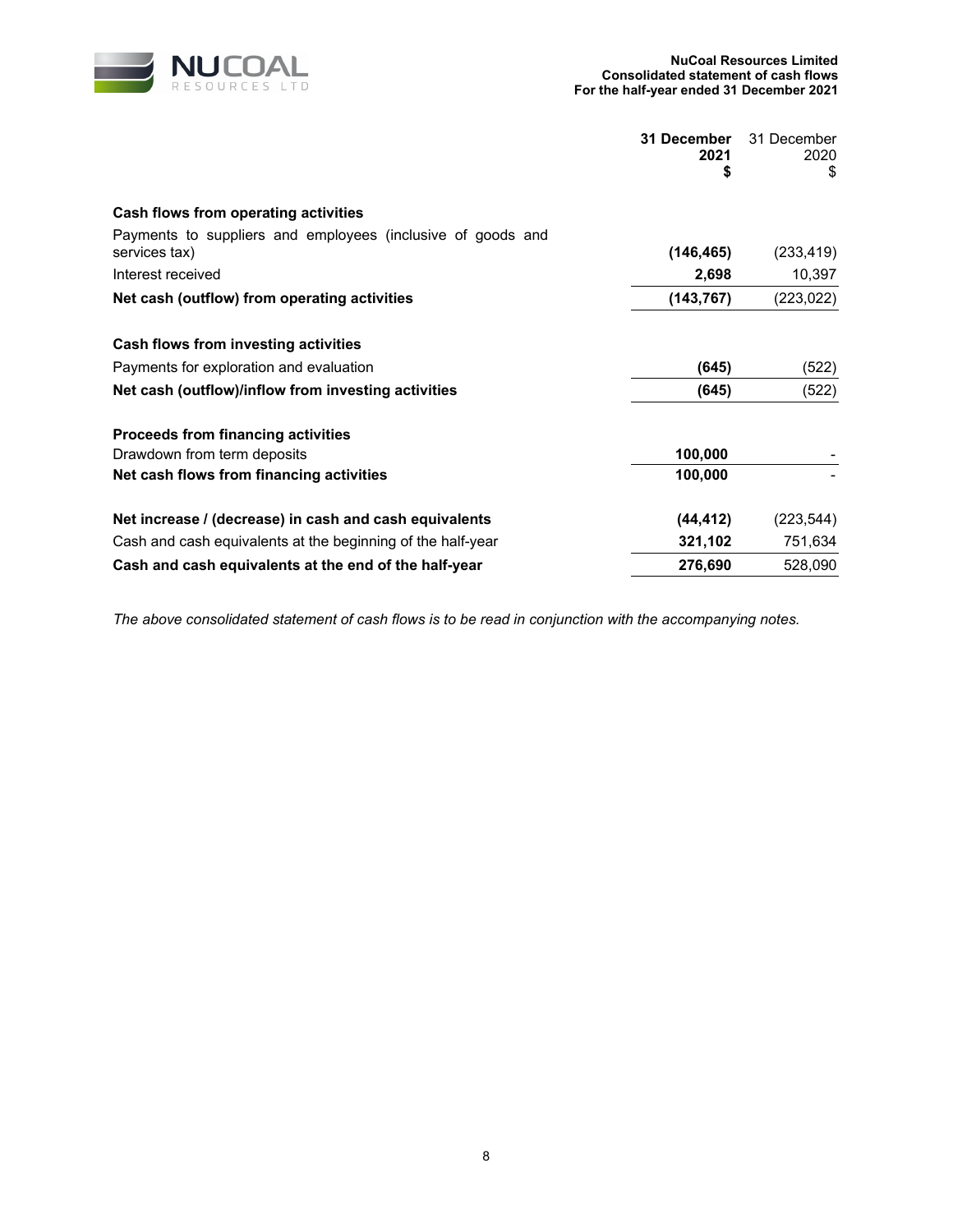

## **1 Summary of significant accounting activities**

## **(a) Basis of preparation**

The half-year consolidated financial report has been prepared in accordance with the requirements of the *Corporations Act 2001*, Australian Accounting Standard, *AASB 134 Interim Financial Reporting* and other mandatory professional reporting requirements. The half-year financial report has been prepared on a historical cost basis.

For the purpose of preparing the half-year financial report, the half-year has been treated as a discrete reporting period. The accounting policies and methods of computation are the same as those adopted in the most recent annual financial report and corresponding interim report, except for the adoption of new accounting standards and policies as noted within Note 1(b).

The interim financial report does not include all the notes of the type normally included in an annual financial report. Accordingly, this report is to be read in conjunction with the annual report for the year ended 30 June 2021 and any public announcements made by NuCoal Resources Limited during the interim reporting period in accordance with the continuous disclosure requirements of the *Corporations Act 2001.* 

#### **(b) New or amended accounting standards and interpretations adopted**

The accounting policies adopted in the preparation of the half-year consolidated financial report are consistent with those followed in the preparation of the Group's annual consolidated financial report for the year ended 30 June 2021.

The Group has adopted all of the new, revised or amending Accounting Standards and Interpretations issued by the AASB that are mandatory for the current reporting period. The adoption of these Accounting Standards and Interpretations did not have any significant impact on the interim consolidated financial report of the Group.

Any new or amended Accounting Standards or Interpretations that are not yet mandatory have not been early adopted.

#### **(c) Fair Value**

The carrying amounts of cash and cash equivalents, trade and other receivables and trade and other payables approximate their fair value due to the relatively short period to maturity of these investments.

#### **(d) Going concern**

The Group recorded a net loss after tax of \$162,693 for the half-year ended 31 December 2021, however given the strong cash position of the Company and minimal committed expenditure, the consolidated financial statements have been prepared on a going concern basis, which assumes that the Group will realise its assets and extinguish its liabilities on normal terms and conditions.

The directors have prepared a detailed cash flow forecast for the 15 month period from 1 January 2022 which indicates that the Group has sufficient funds available to meet its liabilities as and when they fall due.

## **2 Segment information**

AASB 8 requires operating segments to be identified on the basis of internal reports about components of the Group that are regularly reviewed by the chief operating decision maker in order to allocate resources to the segments and to assess their performance. Following adoption of AASB 8, identification of the Group's reportable segments has not changed.

The Group operates in the coal industry in New South Wales, Australia. As operating results are not currently reported to the chief operating decision-maker on a project by project basis, detailed segment reporting has not been performed.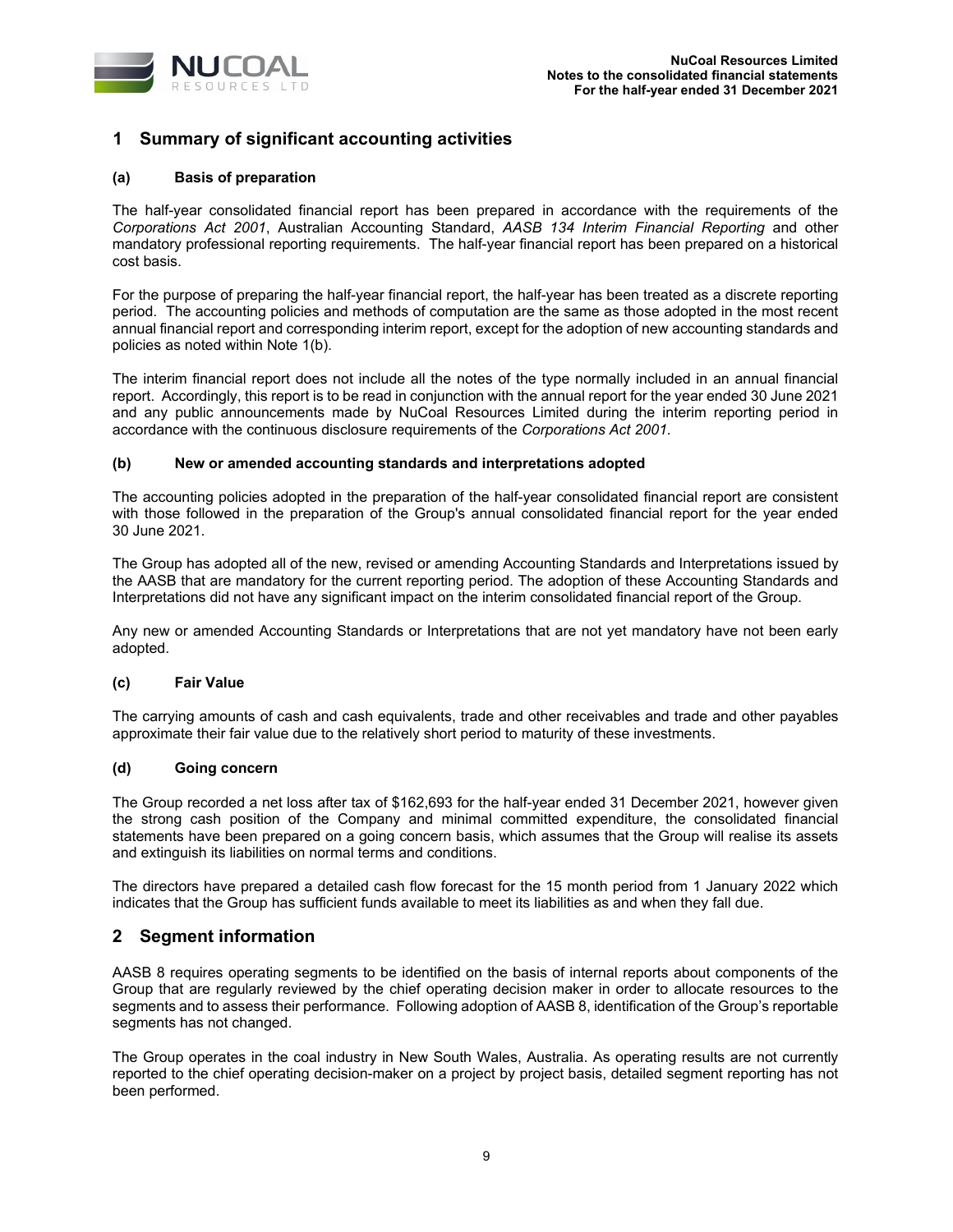

## **3 Current assets – cash**

|                                 | <b>December</b><br>2021<br>\$ | June<br>2021<br>\$ |
|---------------------------------|-------------------------------|--------------------|
| Cash at bank and in hand        | 276,689                       | 321,101            |
| Total Cash and cash equivalents | 276,689                       | 321,101            |
| Term deposits                   | 3,200,000                     | 3,300,000          |
| Restricted term deposits        | 20,000                        | 20,000             |

| 4 Contributed equity               | <b>Number of shares</b> | \$         |  |
|------------------------------------|-------------------------|------------|--|
| (a) Share Capital                  |                         |            |  |
| Opening balance 30 June 2020       | 768,612,354             | 88,138,807 |  |
| Balance at 31 December 2020        | 768,612,354             | 88,138,807 |  |
| Balance at 30 June 2021            | 768,612,354             | 88,138,807 |  |
| <b>Balance at 31 December 2021</b> | 768,612,354             | 88,138,807 |  |

## **5 Commitments**

The Group has no capital expenditure commitments.

## **6 Dividends**

No dividends were announced or paid during the half-year ended 31 December 2021.

## **7 Events occurring after the reporting period**

Other than outlined above, or elsewhere in this report, no other matters or circumstances have arisen since the end of the half-year which significantly affected or may significantly affect the operations of the Consolidated Group, the results of those operations or the state of affairs of the Group in the future financial years.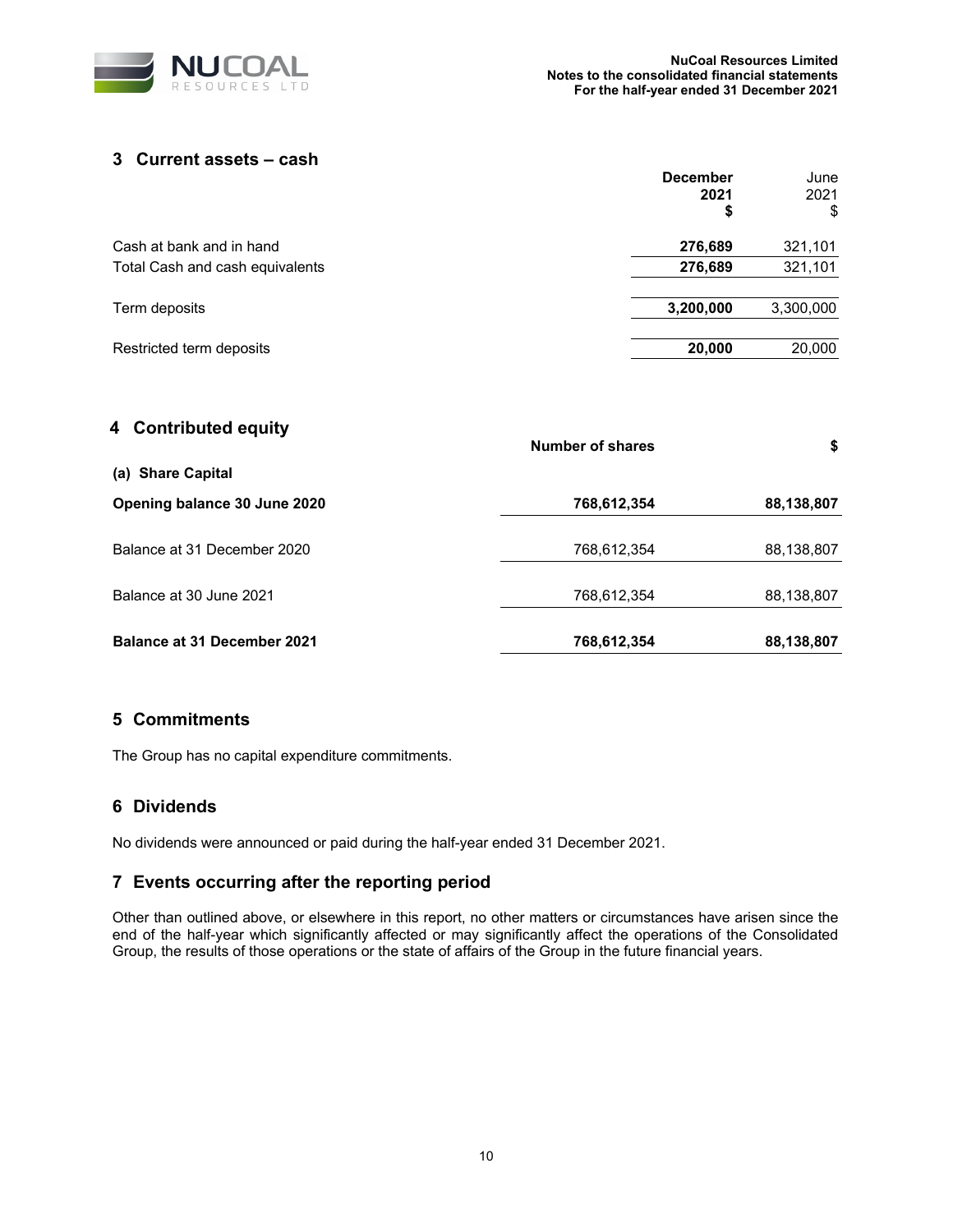

In accordance with a resolution of the director of TerraCom Limited, I state that in the opinion of the directors:

- a) the interim financial statements and notes of the Company and its subsidiaries (collectively the Group) are in accordance with the *Corporations Act 2001(Cth)*, including
	- i. giving a true and fair view of the Group's financial position as at 31 December 2021 and of its performance for the half-year ended on that date; and
	- ii. complying with Australian Accounting Standard AASB 134 Interim Financial Reporting and the Corporations Regulations 2001; and
- b) there are reasonable grounds to believe that the Company will be able to pay its debts as and when they become due and payable

#### **On behalf of the board**

G Galt Chairman Sydney, 15 March 2022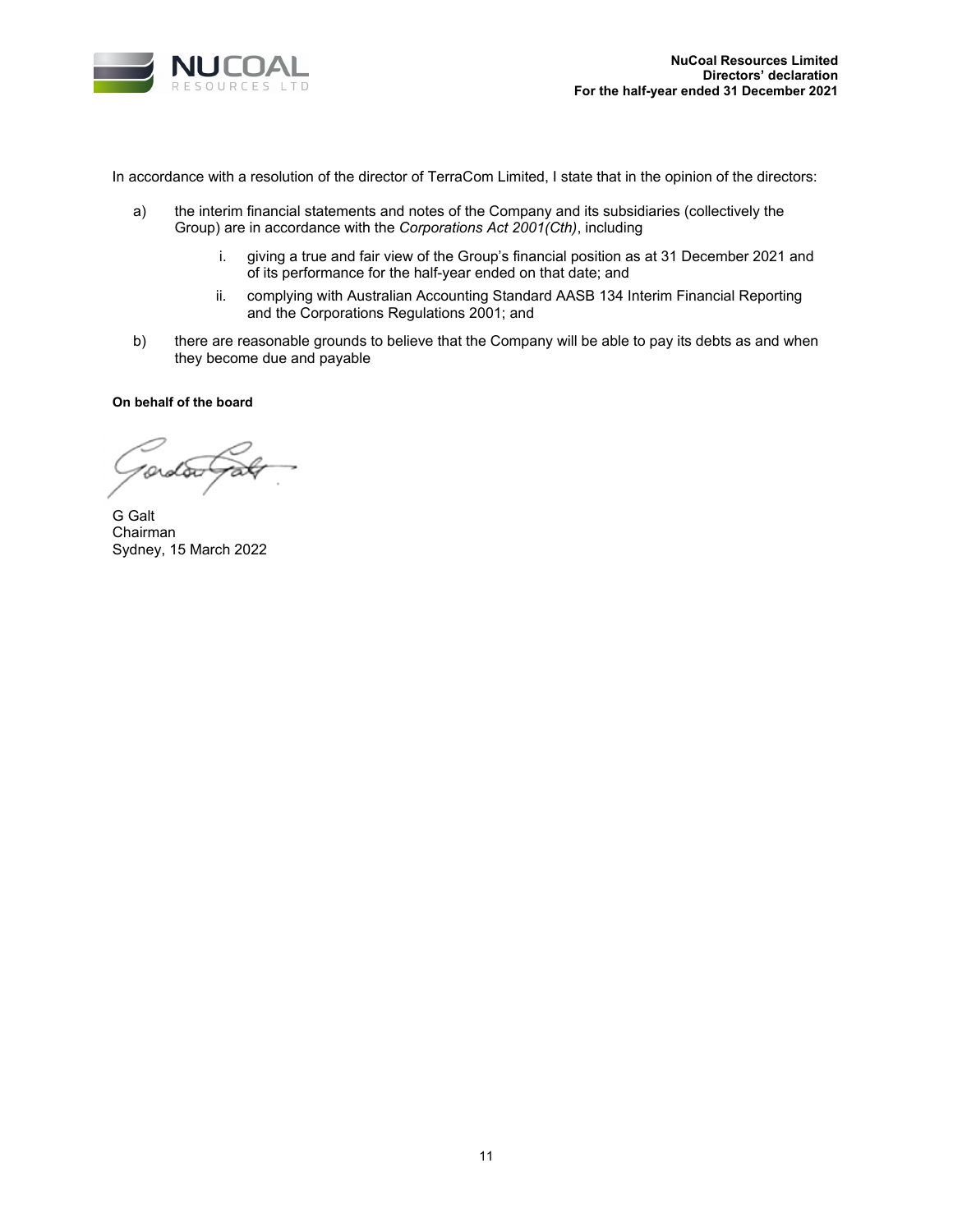

Ernst & Young 200 George Street Sydney NSW 2000 Australia GPO Box 2646 Sydney NSW 2001

Tel: +61 2 9248 5555 Fax: +61 2 9248 5959 ey.com/au

# **Independent auditor's review report to the members of NuCoal Resources Limited**

## **Conclusion**

We have reviewed the accompanying half-year financial report of NuCoal Resources Limited (the Company) and its subsidiaries (collectively the Group), which comprises the condensed statement of financial position as at 31 December 2021, the condensed statement of comprehensive income, condensed statement of changes in equity and condensed statement of cash flows for the half-year ended on that date, notes comprising a summary of significant accounting policies and other explanatory information, and the directors' declaration.

Based on our review, which is not an audit, we have not become aware of any matter that makes us believe that the half-year financial report of the Group does not comply with the *Corporations Act 2001*, including:

- a. Giving a true and fair view of the consolidated financial position of the Group as at 31 December 2021 and of its consolidated financial performance for the half-year ended on that date; and
- b. Complying with Accounting Standard AASB 134 *Interim Financial Reporting* and the *Corporations Regulations 2001*.

## **Basis for conclusion**

We conducted our review in accordance with ASRE 2410 *Review of a Financial Report Performed by the Independent Auditor of the Entity* (ASRE 2410). Our responsibilities are further described in the *Auditor's responsibilities for the review of the half-year financial report* section of our report. We are independent of the Group in accordance with the auditor independence requirements of the *Corporations Act 2001* and the ethical requirements of the Accounting Professional and Ethical Standards Board's APES 110 *Code of Ethics for Professional Accountants* (*including Independence Standards)* (the Code) that are relevant to our audit of the annual financial report in Australia. We have also fulfilled our other ethical responsibilities in accordance with the Code.

## **Directors' responsibilities for the half-year financial report**

The directors of the Company are responsible for the preparation of the half-year financial report that gives a true and fair view in accordance with Australian Accounting Standards and the *Corporations Act 2001* and for such internal control as the directors determine is necessary to enable the preparation of the half-year financial report that gives a true and fair view and is free from material misstatement, whether due to fraud or error.

## **Auditor's responsibilities for the review of the half-year financial report**

Our responsibility is to express a conclusion on the half-year financial report based on our review. ASRE 2410 requires us to conclude whether we have become aware of any matter that makes us believe that the half-year financial report is not in accordance with the *Corporations Act 2001* including giving a true and fair view of the Group's financial position as at 31 December 2021 and its performance for the half-year ended on that date, and complying with Accounting Standard AASB 134 *Interim Financial Reporting* and the *Corporations Regulations 2001*.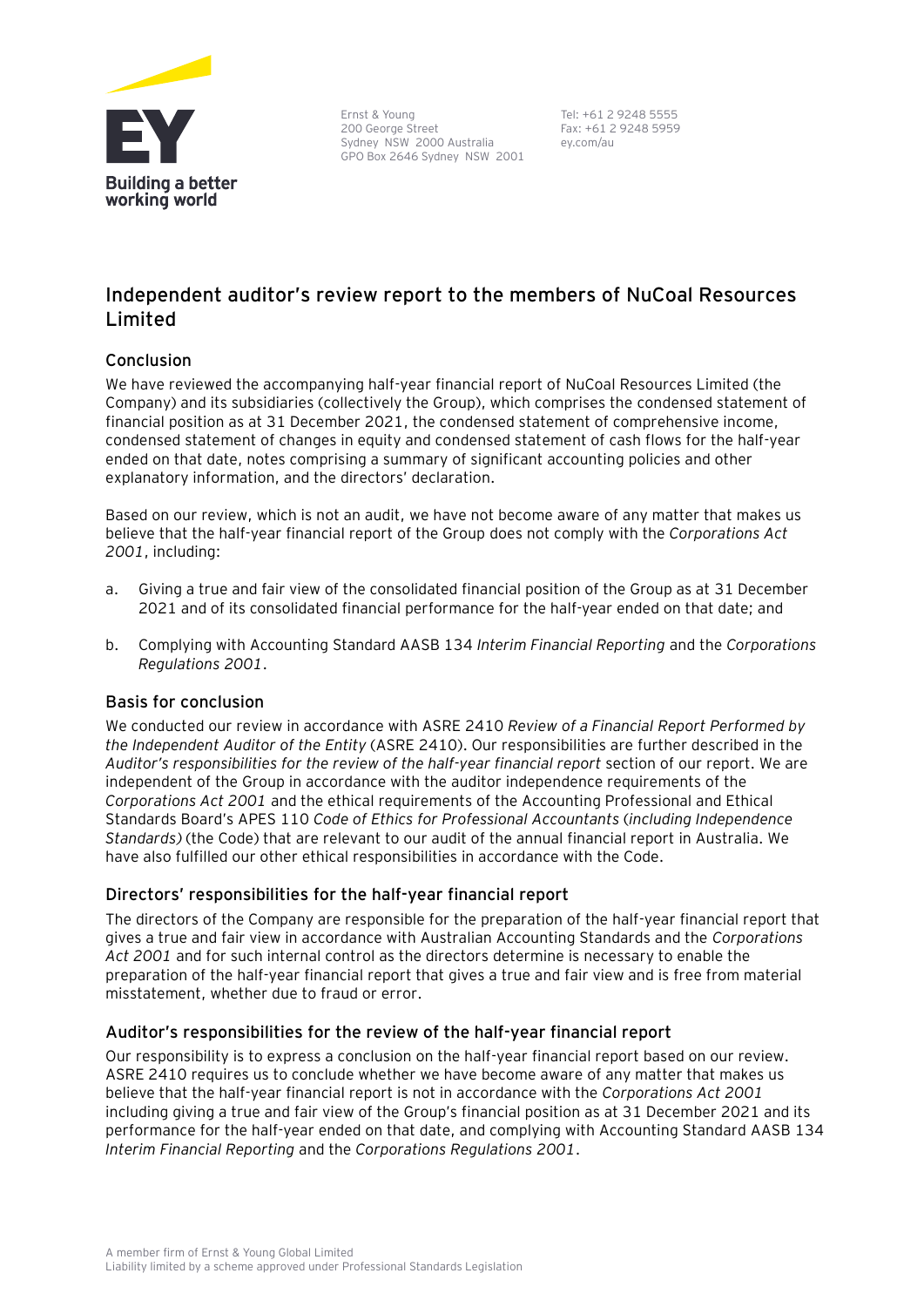

A review of a half-year financial report consists of making enquiries, primarily of persons responsible for financial and accounting matters, and applying analytical and other review procedures. A review is substantially less in scope than an audit conducted in accordance with Australian Auditing Standards and consequently does not enable us to obtain assurance that we would become aware of all significant matters that might be identified in an audit. Accordingly, we do not express an audit opinion.

Emit + Yong

Ernst & Young

Scott Nichols Partner Sydney 15 March 2022